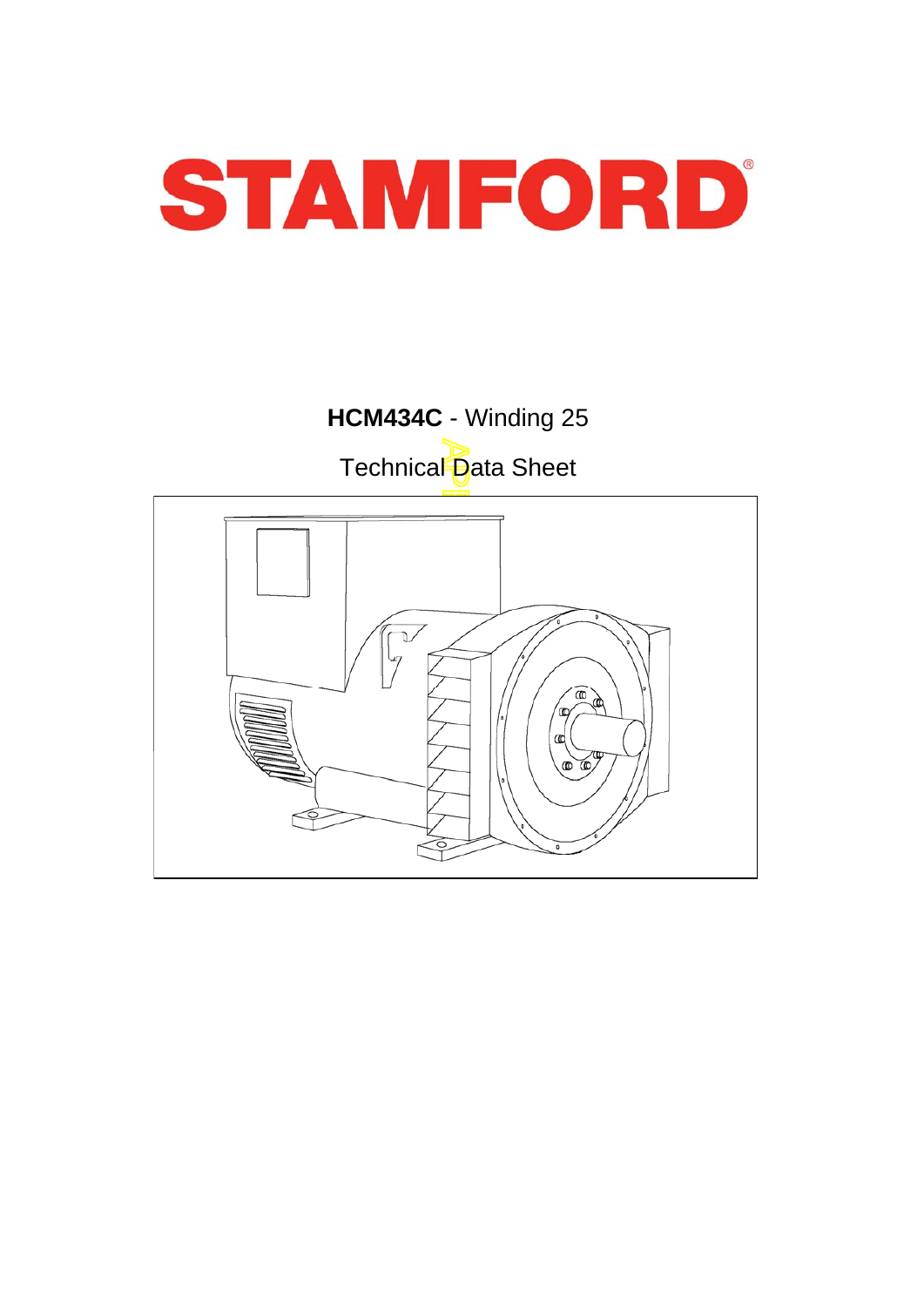### HCM434C **SPECIFICATIONS & OPTIONS**



### **STANDARDS**

Marine generators may be certified to Lloyds, DnV, Bureau Veritas, ABS, Germanischer-Lloyd or RINA. Other standards and certifications can be considered on request.

### **VOLTAGE REGULATORS**

### **MX341 AVR - STANDARD**

This sophisticated Automatic Voltage Regulator (AVR) is incorporated into the Stamford Permanent Magnet Generator (PMG) control system, and is standard on marine generators of this type.

The PMG provides power via the AVR to the main exciter, giving a source of constant excitation power independent of generator output. The main exciter output is then fed to the main rotor, through a full wave bridge, protected by a surge suppressor. The AVR has in-built protection against sustained overexcitation, caused by internal or external faults. This de-excites the machine after a minimum of 5 seconds.

An engine relief load acceptance feature can enable full load to be applied to the generator in a single step.

If three-phase sensing is required with the PMG system the MX321 AVR must be used.

We recommend three-phase sensing for applications with greatly unbalanced or highly non -linear loads with greatly unbalanced or highly non-linear loads.

#### **MX321 AVR**

The most sophisticated of all our AVRs combines all the features of the MX341 with, additionally, threephase rms sensing, for improved regulation and performance.

Over voltage protection is built-in and short circuit current level adjustments is an optional facility.

#### **WINDINGS & ELECTRICAL PERFORMANCE**

All generator stators are wound to 2/3 pitch. This eliminates triplen (3rd, 9th, 15th …) harmonics on the voltage waveform and is found to be the optimum design for trouble-free supply of non-linear loads. The 2/3 pitch design avoids excessive neutral currents sometimes seen with higher winding pitches, when in parallel with the mains. A fully connected damper winding reduces oscillations during paralleling. This winding, with the 2/3 pitch and carefully selected pole and tooth designs, ensures very low waveform distortion.

#### **TERMINALS & TERMINAL BOX**

Standard generators are 3-phase reconnectable with 12 ends brought out to the terminals, which are mounted on a cover at the non-drive end of the generator. A sheet steel terminal box contains the AVR and provides ample space for the customers' wiring and gland arrangements. It has removable panels for easy access.

#### **SHAFT & KEYS**

All generator rotors are dynamically balanced to better than BS6861:Part 1 Grade 2.5 for minimum vibration in operation. Two bearing generators are balanced with a half key.

#### **INSULATION/IMPREGNATION**

The insulation system is class 'H'.

**All wound components are impregnated with materials** and processes designed specifically to provide the high build required for static windings and the high mechanical strength required for rotating components.

### **QUALITY ASSURANCE**

Generators are manufactured using production procedures having a quality assurance level to BS EN ISO 9001.

APPROVED DOCUMENT DOCUMENT PROVED DUANT DU CONTRACTORI The stated voltage regulation may not be maintained in the presence of certain radio transmitted signals. Any change in performance will fall within the limits of Criteria 'B' of EN 61000-6-2:2001. At no time will the steady-state voltage regulation exceed 2%.

### **DE RATES**

All values tabulated on page 6 are subject to the following reductions

5% when air inlet filters are fitted.

3% for every 500 metres by which the operating altitude exceeds 1000 metres above mean sea level. 3% for every 5 C by which the operational ambient temperature exceeds 50 C.

Note: Requirement for operating in an ambient exceeding 60 C must be referred to the factory.

*NB Continuous development of our products entitles us to change specification details without notice, therefore they must not be regarded as binding.*

*Front cover drawing typical of product range.*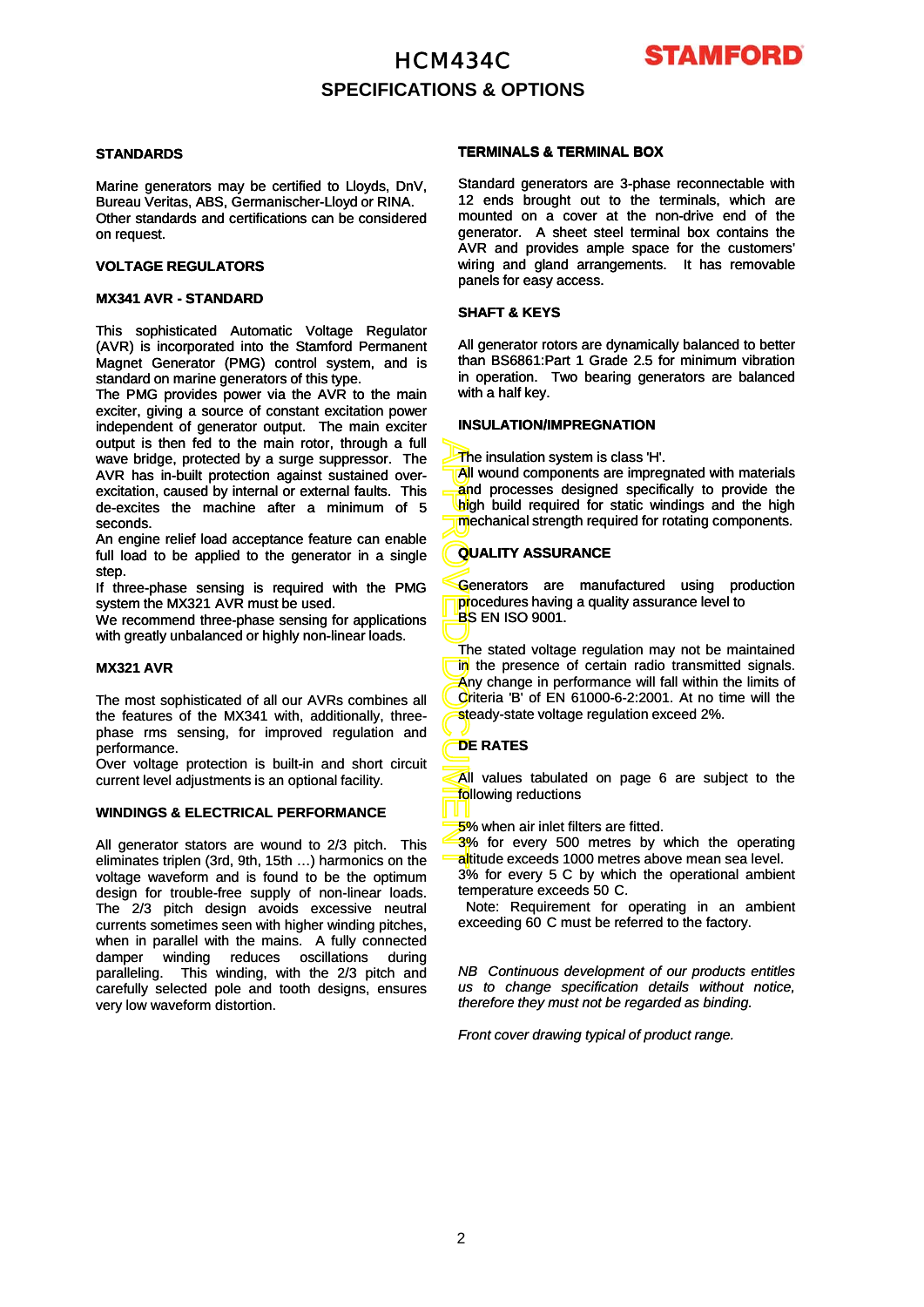

### **WINDING 25**

| <b>CONTROL SYSTEM</b>                                  | SEPARATELY EXCITED BY P.M.G.                                                                                                                      |         |                                                  |                                                     |
|--------------------------------------------------------|---------------------------------------------------------------------------------------------------------------------------------------------------|---------|--------------------------------------------------|-----------------------------------------------------|
| A.V.R.                                                 | MX321                                                                                                                                             | MX341   |                                                  |                                                     |
| <b>VOLTAGE REGULATION</b>                              | $\pm 0.5 \%$                                                                                                                                      | ± 1.0 % | With 4% ENGINE GOVERNING                         |                                                     |
| <b>SUSTAINED SHORT CIRCUIT</b>                         |                                                                                                                                                   |         | REFER TO SHORT CIRCUIT DECREMENT CURVES (page 5) |                                                     |
| <b>INSULATION SYSTEM</b>                               | <b>CLASS H</b>                                                                                                                                    |         |                                                  |                                                     |
| <b>PROTECTION</b>                                      | IP <sub>23</sub>                                                                                                                                  |         |                                                  |                                                     |
| <b>RATED POWER FACTOR</b>                              | 0.8                                                                                                                                               |         |                                                  |                                                     |
| <b>STATOR WINDING</b>                                  | DOUBLE LAYER LAP                                                                                                                                  |         |                                                  |                                                     |
| WINDING PITCH                                          | <b>TWO THIRDS</b>                                                                                                                                 |         |                                                  |                                                     |
| <b>WINDING LEADS</b>                                   | 12                                                                                                                                                |         |                                                  |                                                     |
| STATOR WDG. RESISTANCE                                 | 0.044 Ohms PER PHASE AT 22°C SERIES STAR CONNECTED                                                                                                |         |                                                  |                                                     |
| ROTOR WDG. RESISTANCE                                  |                                                                                                                                                   |         | 0.92 Ohms at 22°C                                |                                                     |
| <b>EXCITER STATOR RESISTANCE</b>                       |                                                                                                                                                   |         | 18 Ohms at 22°C                                  |                                                     |
| <b>EXCITER ROTOR RESISTANCE</b>                        | 0.068 Ohms PER PHASE AT 22°C                                                                                                                      |         |                                                  |                                                     |
| <b>R.F.I. SUPPRESSION</b>                              |                                                                                                                                                   |         |                                                  |                                                     |
| <b>WAVEFORM DISTORTION</b>                             | BS EN 61000-6-2 & BS EN 61000-6-4, VDE 0875G, VDE 0875N. refer to factory for others<br>NO LOAD < 1.5% NON-DISTORTING BALANCED LINEAR LOAD < 5.0% |         |                                                  |                                                     |
| <b>MAXIMUM OVERSPEED</b>                               |                                                                                                                                                   |         | 2250 Rev/Min                                     |                                                     |
|                                                        |                                                                                                                                                   |         |                                                  |                                                     |
| <b>BEARING DRIVE END</b>                               | BALL. 6317 (ISO)<br>BALL. 6314 (ISO)                                                                                                              |         |                                                  |                                                     |
| <b>BEARING NON-DRIVE END</b>                           |                                                                                                                                                   |         |                                                  | 2 BEARING                                           |
| <b>WEIGHT COMP. GENERATOR</b>                          |                                                                                                                                                   |         | 1 BEARING<br>850 kg L                            | 885 kg                                              |
| <b>WEIGHT WOUND STATOR</b>                             |                                                                                                                                                   |         | 370 kg                                           | 370 kg                                              |
| <b>WEIGHT WOUND ROTOR</b>                              |                                                                                                                                                   |         | 324 kg                                           | 301 kg                                              |
| <b>WR<sup>2</sup> INERTIA</b>                          |                                                                                                                                                   |         | 3.5531 $\text{kgm}^2$                            | 3.3543 $kgm2$                                       |
| SHIPPING WEIGHTS in a crate                            |                                                                                                                                                   |         | 920 kg                                           | 945 kg                                              |
| <b>PACKING CRATE SIZE</b>                              |                                                                                                                                                   |         | 155 x 87 x $107$ (cm)                            | 155 x 87 x 107(cm)                                  |
| TELEPHONE INTERFERENCE                                 |                                                                                                                                                   |         | THF<2%                                           | <b>TIF&lt;50</b>                                    |
| <b>COOLING AIR</b>                                     |                                                                                                                                                   |         | 0.8 m <sup>3</sup> /sec 1700 cfm                 |                                                     |
| <b>VOLTAGE SERIES STAR</b>                             |                                                                                                                                                   |         | 660                                              | 690                                                 |
| <b>VOLTAGE PARALLEL STAR</b>                           |                                                                                                                                                   |         | 330                                              | 345                                                 |
| <b>VOLTAGE SERIES DELTA</b>                            |                                                                                                                                                   |         | 380                                              | 400                                                 |
| <b>kVA BASE RATING FOR REACTANCE</b><br><b>VALUES</b>  |                                                                                                                                                   |         | 210                                              | 210                                                 |
| Xd DIR. AXIS SYNCHRONOUS                               |                                                                                                                                                   |         | 2.4 <u>4 </u>                                    | 2.21                                                |
| X'd DIR. AXIS TRANSIENT                                |                                                                                                                                                   |         | 0.16                                             | 0.14                                                |
| IX"d DIR. AXIS SUBTRANSIENT                            |                                                                                                                                                   |         | 0.11                                             | 0.10                                                |
| Xq QUAD. AXIS REACTANCE                                |                                                                                                                                                   |         | 2.09                                             | 1.91                                                |
| X"q QUAD. AXIS SUBTRANSIENT                            |                                                                                                                                                   |         | 0.30                                             | 0.28                                                |
| XL LEAKAGE REACTANCE                                   |                                                                                                                                                   |         | 0.08                                             | 0.07                                                |
| X <sub>2</sub> NEGATIVE SEQUENCE                       |                                                                                                                                                   |         | 0.21                                             | 0.19                                                |
| X <sub>0</sub> ZERO SEQUENCE                           |                                                                                                                                                   |         | 0.08                                             | 0.07                                                |
| REACTANCES ARE SATURATED                               |                                                                                                                                                   |         |                                                  | VALUES ARE PER UNIT AT RATING AND VOLTAGE INDICATED |
| T'd TRANSIENT TIME CONST.                              |                                                                                                                                                   |         | 0.08 s                                           |                                                     |
| T"d SUB-TRANSTIME CONST.                               |                                                                                                                                                   |         | 0.019 s<br>1.7 <sub>s</sub>                      |                                                     |
| T'do O.C. FIELD TIME CONST.<br>Ta ARMATURE TIME CONST. |                                                                                                                                                   |         | 0.018 s                                          |                                                     |
| <b>SHORT CIRCUIT RATIO</b>                             | 1/Xd                                                                                                                                              |         |                                                  |                                                     |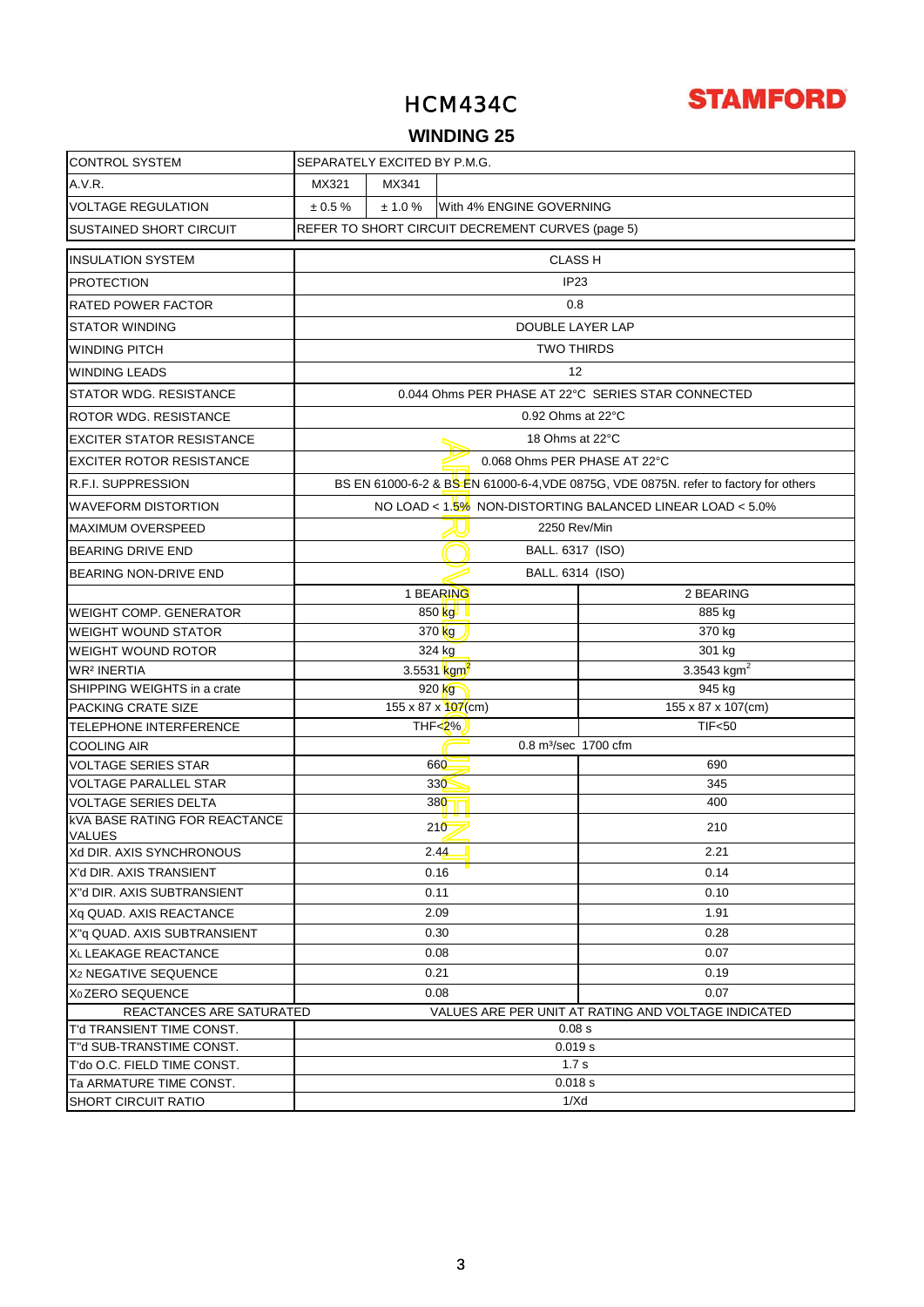## **STAMFORD**

### **Winding 25**

**THREE PHASE EFFICIENCY CURVES**





**Locked Rotor Motor Starting Curve** 

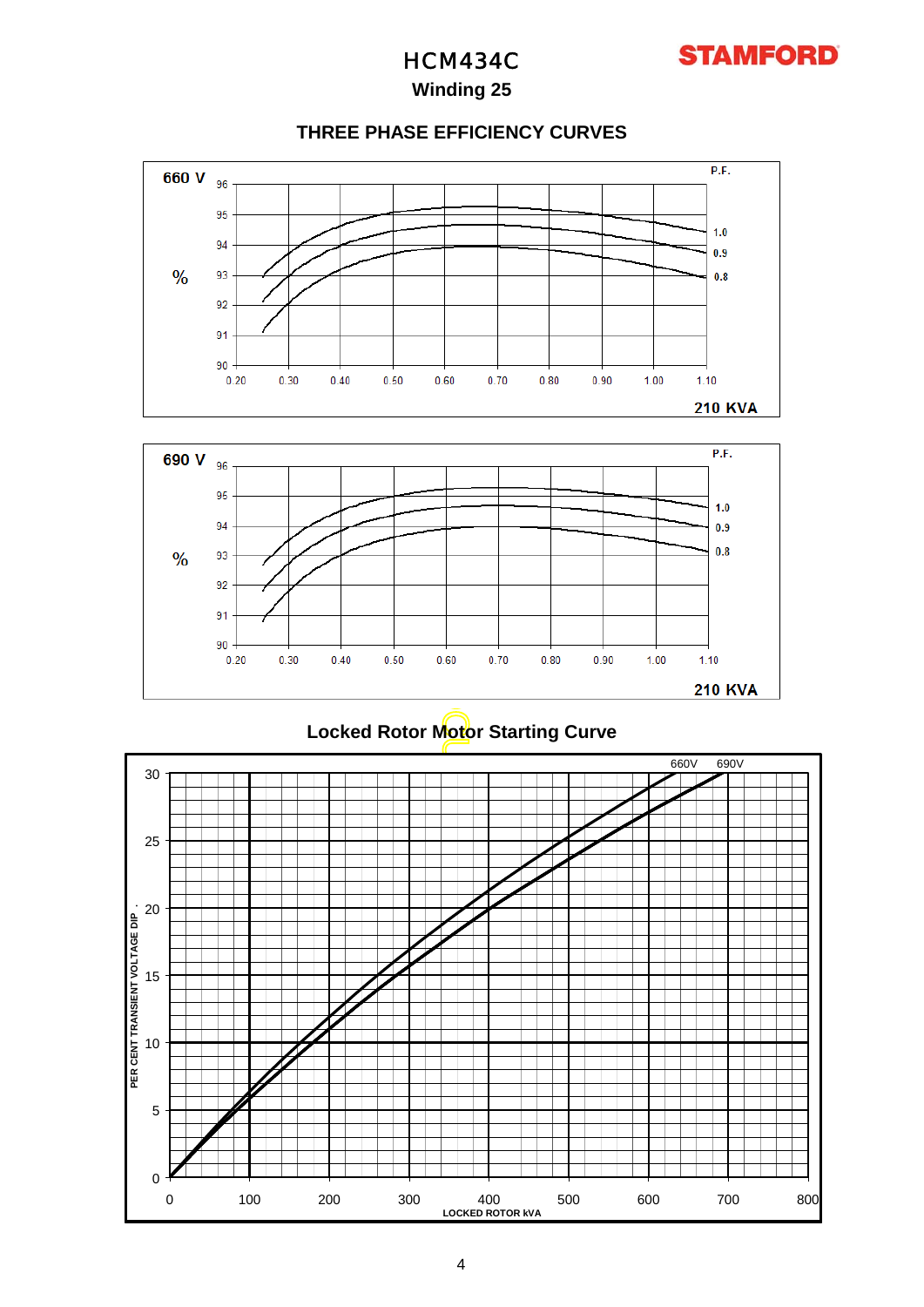

**Winding 25**

### **Based on star (wye) connection. Three-phase Short Circuit Decrement Curve. No-load Excitation at Rated Speed**



**Note 2**

### Sustained Short Circuit = 660 Amps

#### **Note 1**

The following multiplication factors should be used to adjust the values from curve between time 0.001 seconds and the minimum current point in respect of nominal operating voltage :

| Voltage | Factor   |
|---------|----------|
| 660V    | $X$ 1.00 |
| 690V    | X 1.05   |

The sustained current value is constant irrespective of voltage level

The following multiplication factor should be used to convert the values calculated in accordance with NOTE 1 to those applicable to the various types of short circuit :

| oitay <del>c</del> . |        |                         |           |             |               |
|----------------------|--------|-------------------------|-----------|-------------|---------------|
|                      |        | - 4 8<br><u>and</u>     | 3-phase   | 2-phase L-L | 1-phase L-N I |
| Voltage              | Factor | Instantaneous           | $x$ 1.00  | x 0.87      | x 1.30        |
| 660V                 | X 1.00 | Minimum <sup>1</sup>    | $x$ 1.00  | x 1.80      | x3.20         |
| 690V                 | X 1.05 | Sustained               | $x$ 1.00  | x 1.50      | x 2.50        |
|                      |        | Max. sustained duration | $10$ sec. | 5 sec.      | 2 sec.        |

All other times are unchanged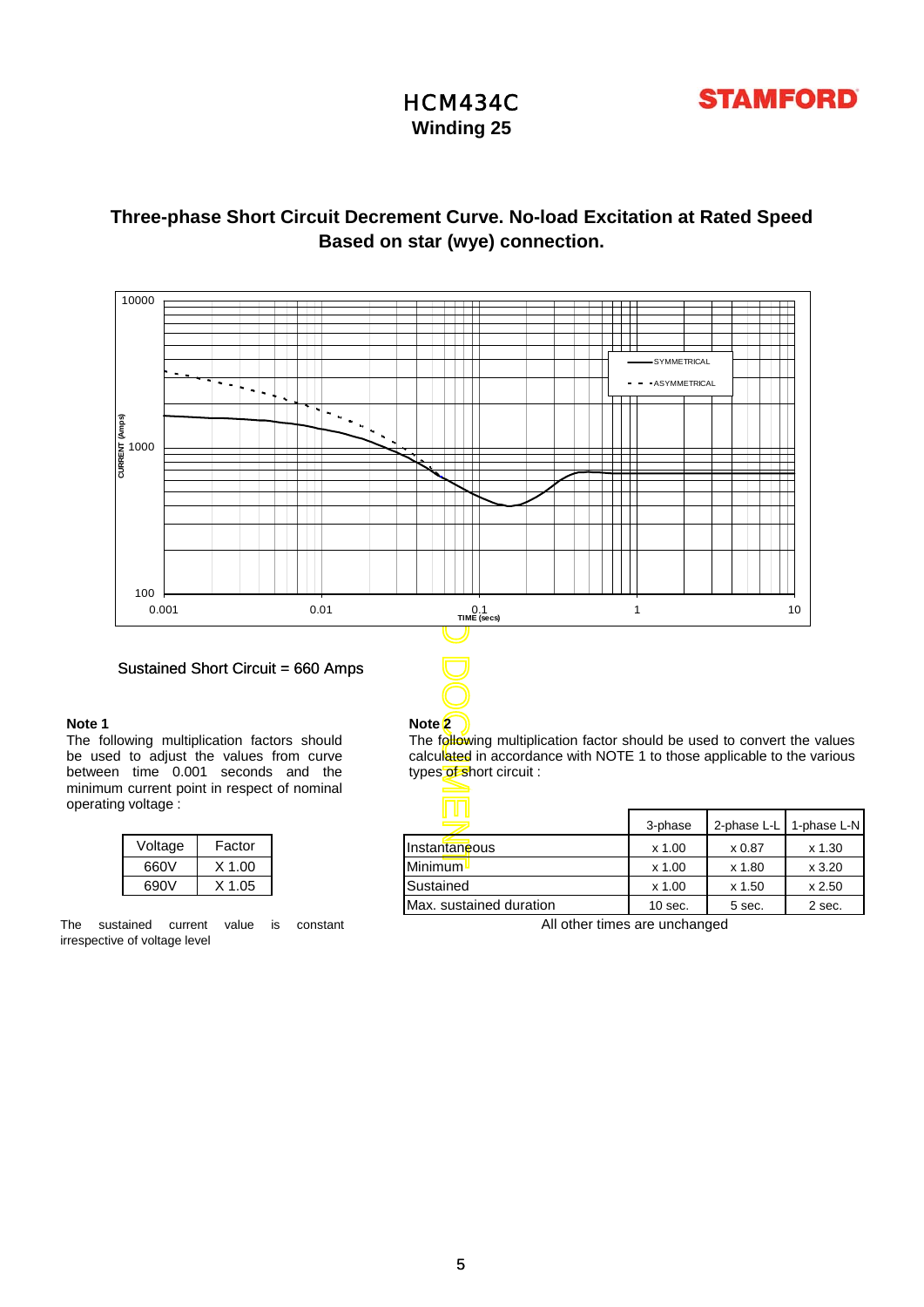

**Winding 25 / 0.8 Power Factor**

## **50**Hz

### **RATINGS**

| Class - Temp Rise | Cont. B - 70/50°C |      | Cont. F - 90/50°C |      | Cont. H - 110/50°C |      |
|-------------------|-------------------|------|-------------------|------|--------------------|------|
| Series Star (V)   | 660               | 690  | 660               | 690  | 660                | 690  |
| Parallel Star (V) | 330               | 345  | 330               | 345  | 330                | 345  |
| Series Delta (V)  | 380               | 400  | 380               | 400  | 380                | 400  |
| kVA               | 175               | 175  | 200               | 200  | 210                | 210  |
| kW                | 140               | 140  | 160               | 160  | 168                | 168  |
| Efficiency (%)    | 93.7              | 93.8 | 93.4              | 93.6 | 93.3               | 93.5 |
| kW Input          | 149               | 149  | 171               | 171  | 180                | 180  |
|                   |                   |      |                   |      |                    |      |





| COUPLING DISC |       |
|---------------|-------|
| SAE           | 39.68 |
|               |       |
|               |       |



 $80,030$ <br> $80,011$